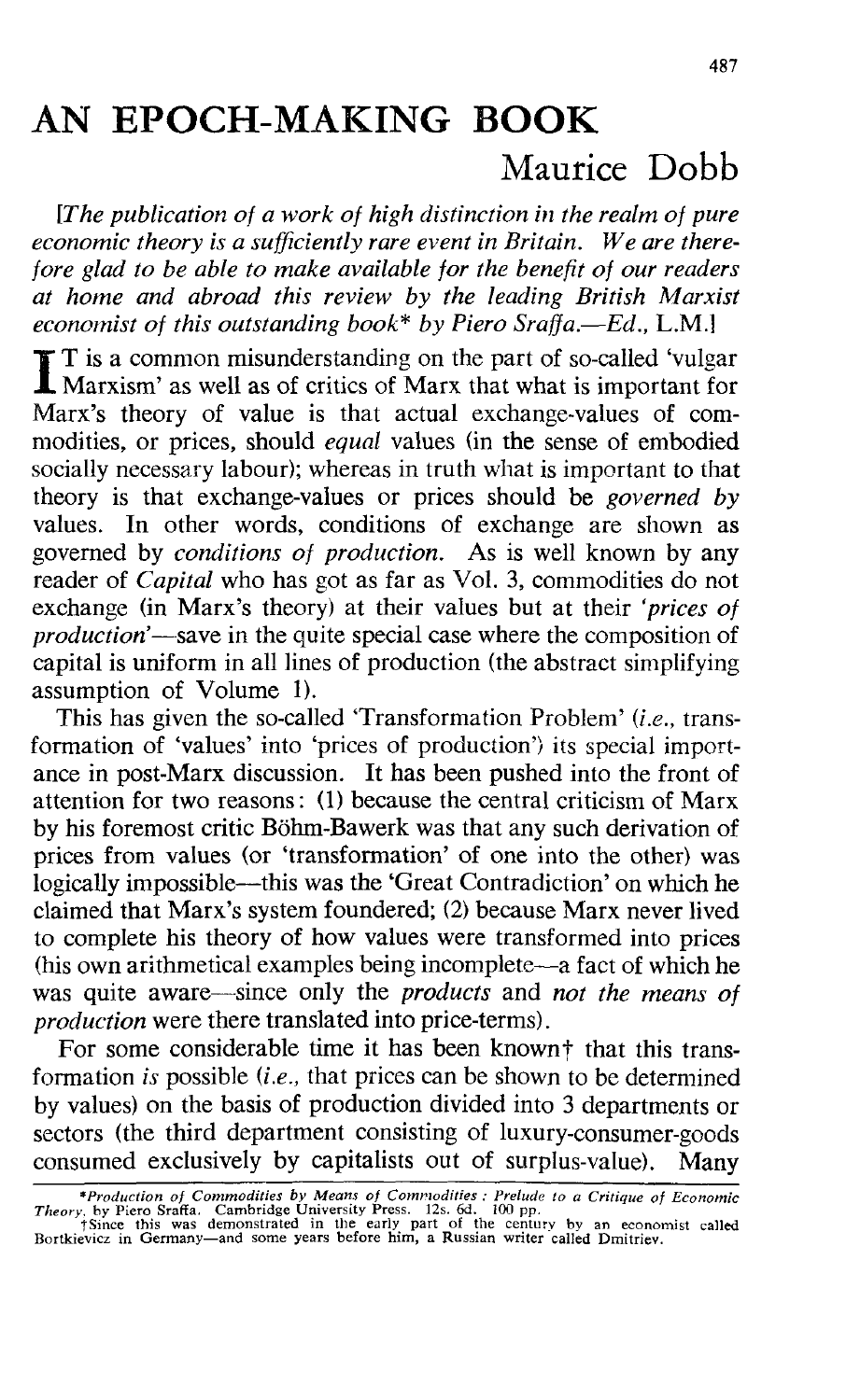continued to suppose however that prices of individual commodities *within* each sector could not be determined by the theory—could not be determined, *i.e.,* without bringing in conditions of demand (and thereby opening the door to modern utility-theory-and-all-that). is only quite recently that it has been demonstrated that the transformation-problem can be solved *for any number of commodities* (and not only for the simplified case of three sectors).

Such a demonstration forms a central part of this work (although, as one should perhaps explain, this is not said in so many words, nor do we meet any explicit reference until we come to the appendix of historical references at the end). Another problem, which this book tackles and which is central to any theory of value and of capital, is this: Commodities are always the product of labour *together with constant capital;* and this constant capital is itself the product of labour *plus* constant capital. As Marx himself pointed out, there is *always* an unresolved residue *(e.g.,* in his criticism of Adam Smith in Vol. 2). How then can the value of constant capital itself be determined in terms of the theory of value? (Special difficulties are involved in the case of the fixed capital element in constant capital: *e.g.,* a machine is not used up in a single act of production; hence only *part* of its own value is transferred to each commodity produced—*how* large or small a part?).

This work starts from the case of 'an extremely simple society which produces just enough to maintain itself'. The commodities produced are also used in production *(i.e.,* they form part of 'productive-consumption'). Labour-power is itself, of course, one of these commodities: i.e. labour-power together with the 'subsistence' that keeps renewing the labour-power used up in work. It is then shown how the necessary exchange-values that must prevail in such a society are uniquely determined by the methods of production. This is shown to be so whether the commodities are two in number (wheat and iron) or *any* number.

This simple case is then complicated in successive stages, first of all by introducing a society which, instead of only maintaining itself, produces a surplus. The same is shown to be true here also: that necessary exchange values are uniquely determined by conditions of production. There is now this difference, however: with a sur-There is now this difference, however: with a surplus comes a special class of 'luxury products' which are not means of production Care not used, whether as instruments of production or as articles of subsistence, in the production of others'). 'These products have no part in the determination of the system. Their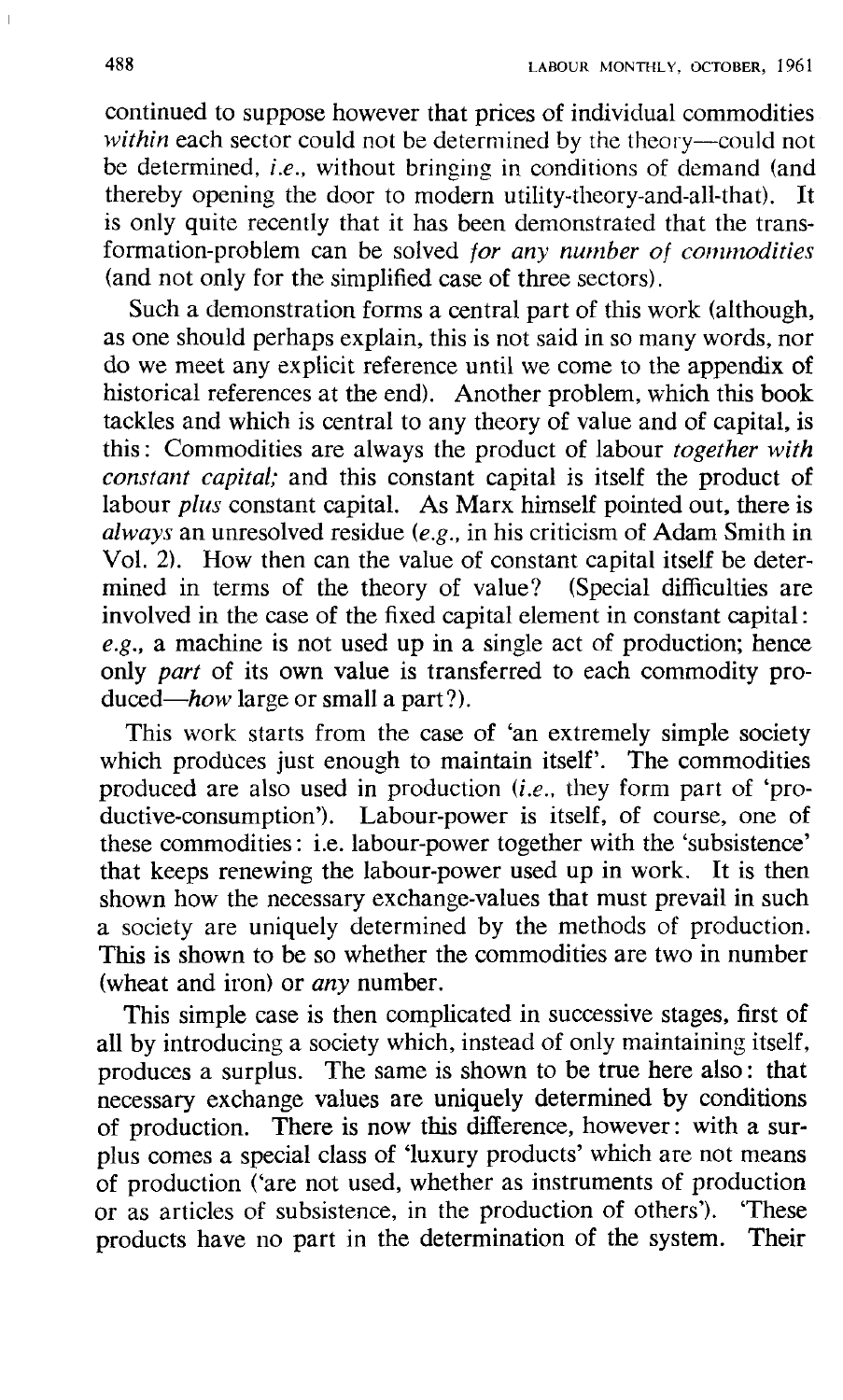role is purely passive.' In other words, neither their own conditions of production, nor their destination and use (the 'demand for them'), can affect the values of any other products in the system. This difference between products that do and products that do not serve as means of production the author terms that between 'basics' and 'non-basics' ('the price of a non-basic product depends on the prices of its own means of production, but these do not depend on it').

This surplus may, in a class society, all go as profits (wages consisting of no more than minimum necessary subsistence). Under different social conditions it is conceivable that it could all go as wages, or be divided in various proportions between wages and profits. The author adopts the abstract hypothesis that the surplus is divisible between wages and profits in varying proportions all the way from wages = 0 to wages = 1; and proceeds to show how the prices of individual commodities are affected by this variation. (This is simply a device essentially for showing how prices of individual commodities change as the rate of surplus value changes.) In the case where wages  $= 1$  (whole surplus goes to wages) the relative values of commodities are in proportion to .. . the quantity of labour which directly and indirectly has gone to produce them'. However, as wages are reduced from this position and profit emerges, prices begin to diverge from this 'simple rule'. But *they do so in a calculable way.* It is shown that 'the key to the movement of relative prices consequent upon a change in the wage lies in *the inequality of the proportions in which labour and means of production are employed* in the various industries'.

At a later stage it is shown how and in what circumstances the different means of production used can be represented as 'a series of quantities of labour, each with its appropriate "date".' This is called 'Reduction to dated quantities of labour'. The connection between this 'reduction' and the way in which prices (Marx's 'prices of production') of individual commodities change as the rate of profit changes is also demonstrated. In the course of doing so it is incidentally shown that the notion of a 'period of production' which the so-called Austrian School of economists had used as a basis for a Theory of Interest is logically untenable.

A difficulty which had a central place in Ricardo's thought (and is a key to some crucial changes in successive editions of his 'Principles') was that the way that prices changed (and likewise the rate of profit) when wages changed (or the rate of surplus value) varied according to the *standard* in terms of which prices were measured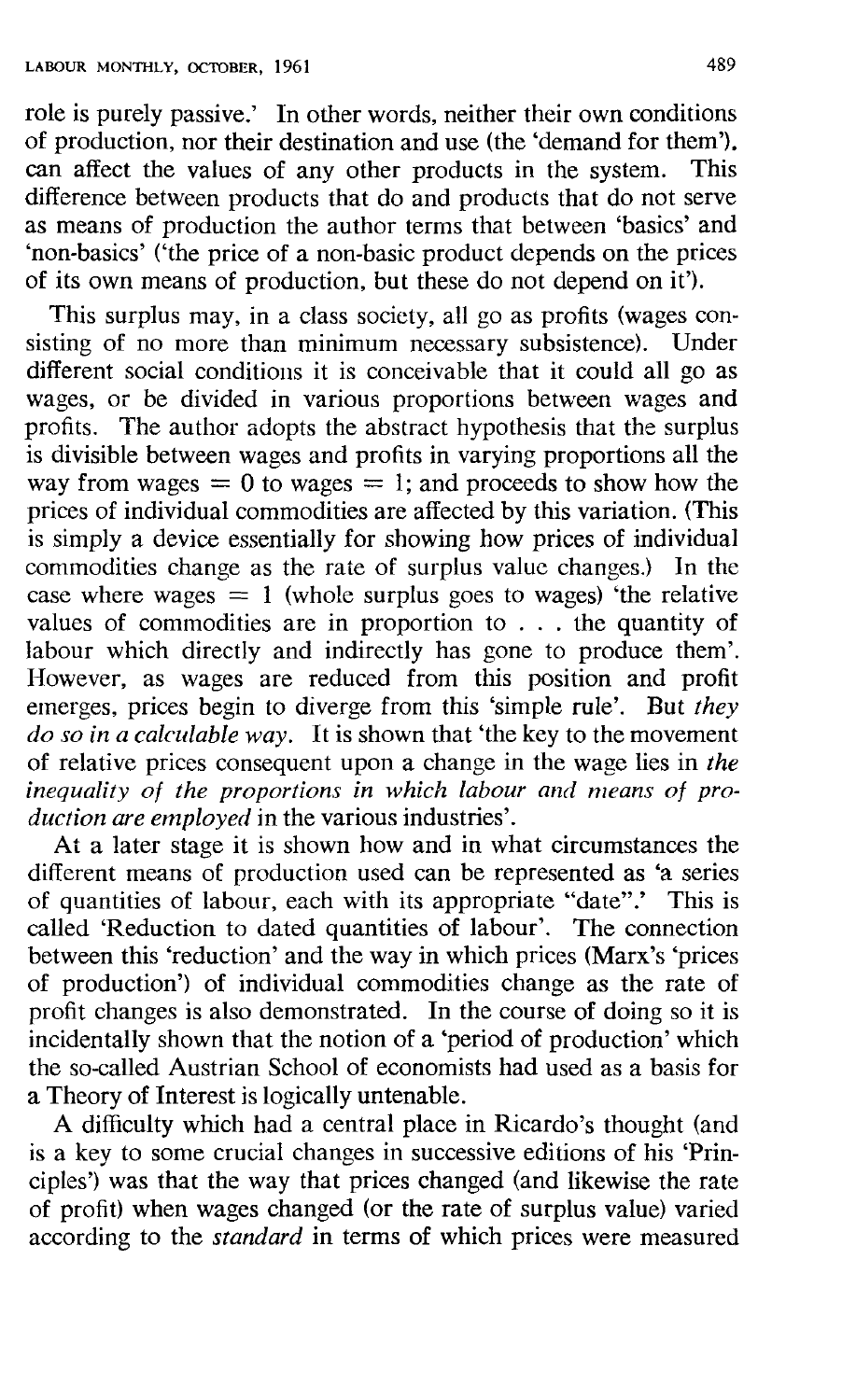*(i.e.,* according to the conditions of production of the commodity selected as standard of value, or as the *money-commodity).* To remove this difficulty, Ricardo tried to define an 'invariable standard of value' which should be an embodiment and measure of 'absolute value'. He never quite succeeded, and ended by doubting whether it was at all possible. Economists ever since have supposed that in seeking it he was following a will o' the wisp.

Marx avoided the difficulty (without, however, solving it) by supposing some kind of 'average' conditions for his standard or money-commodity ('sum of prices $=$ sum of values'). It is a unique contribution of this work that for the first time it shows that such an invariable standard *can* be defined and *how* it is definable. This is called the Standard Commodity (or Standard Composite Commodity). Its characteristic is that 'various commodities are produced in the same proportions as they enter the aggregate means of production'; and no changes in the relation of wages and profits (rate of surplus value) can change the ratio of net product or surplus to means of production. Consequently such a Commodity (or Composite Commodity) is itself invariant to such changes and can be taken as an absolute standard for measuring changes in other prices.

Part II proceeds to develop the analysis in relation to the more complex case of Joint Production—where two or more commodities are produced from the same production-process. It is in this special context that the problem of Fixed Capital, with its special difficulties, is tackled, together with its depreciation with age and the proper rules for calculating this depreciation *(e.g.,* what is the value of a machine at different ages?). The special problem of Land, as nonproduced natural resources, and of production under different natural conditions, is then fitted into the picture; and a short concluding Part III deals with changes from one method of production to another as a result of changes in the rate of profit.

The Preface explains that the main ideas in the book had already been formed by the author more than 30 years ago, in the late 1920's. Putting them into final shape, completing special parts that remained unfinished and 'filling gaps' has been the work of the intervening 30 years, during which the author was also engaged on his monumental task of editing his 10-volume edition of the *Works and Correspondence of Ricardo.* The Preface also makes clear (as does the book's sub-title) that the work has been designed as the theoretical basis for a criticism of modern economic theory as a whole. In the author's own words: